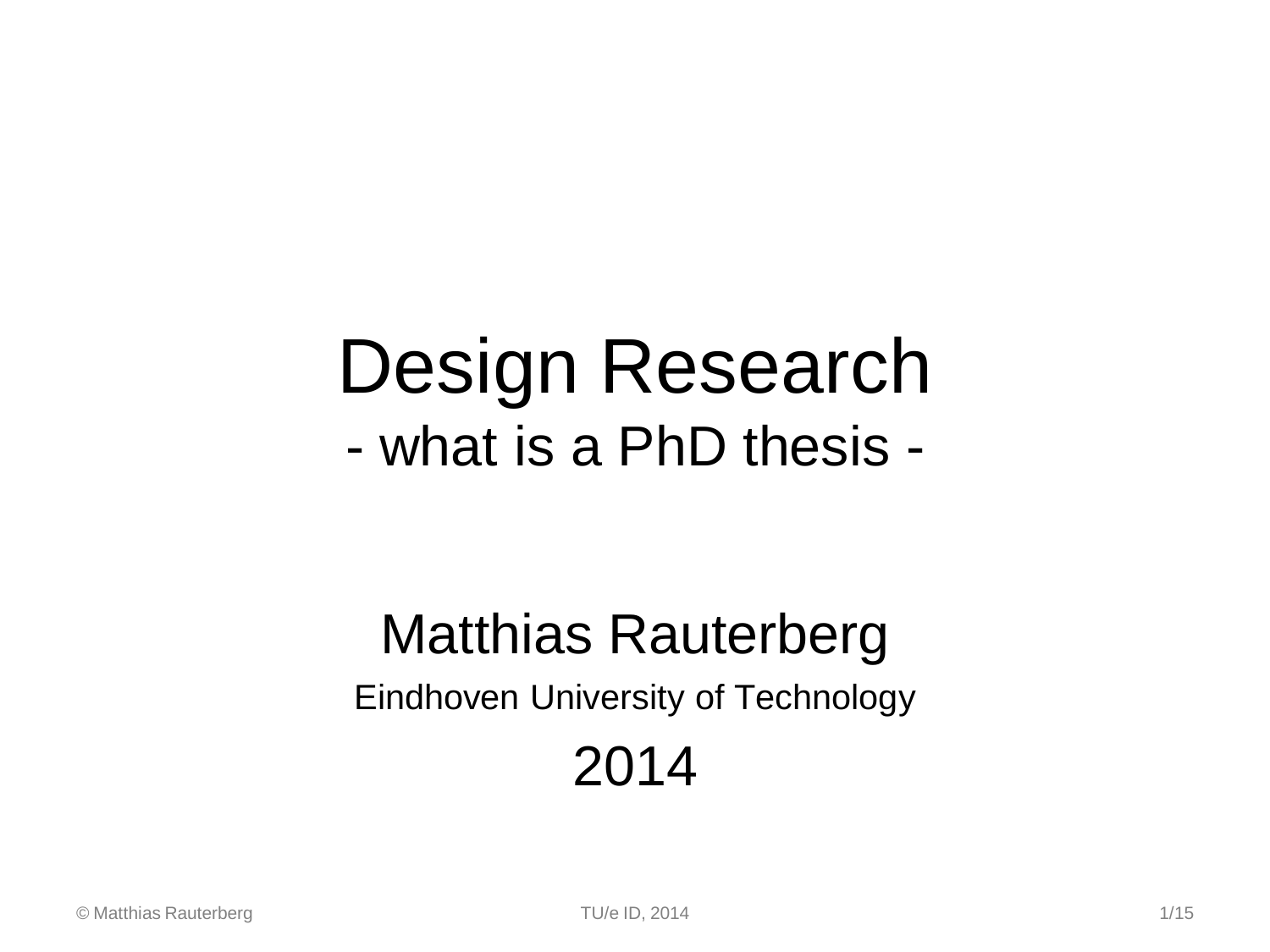#### **Thinker versus Tinker**



Ludwig BOLTZMANN(1884-1906)

"There is nothing so practical as a good theory."

"Don't worry about what anybody else is going to do… The best way to predict the future is to invent it. Really smart people with reasonable funding can do just about anything that doesn't violate too many of Newton's Laws!" (1971)



Alan C. KAY(1940-)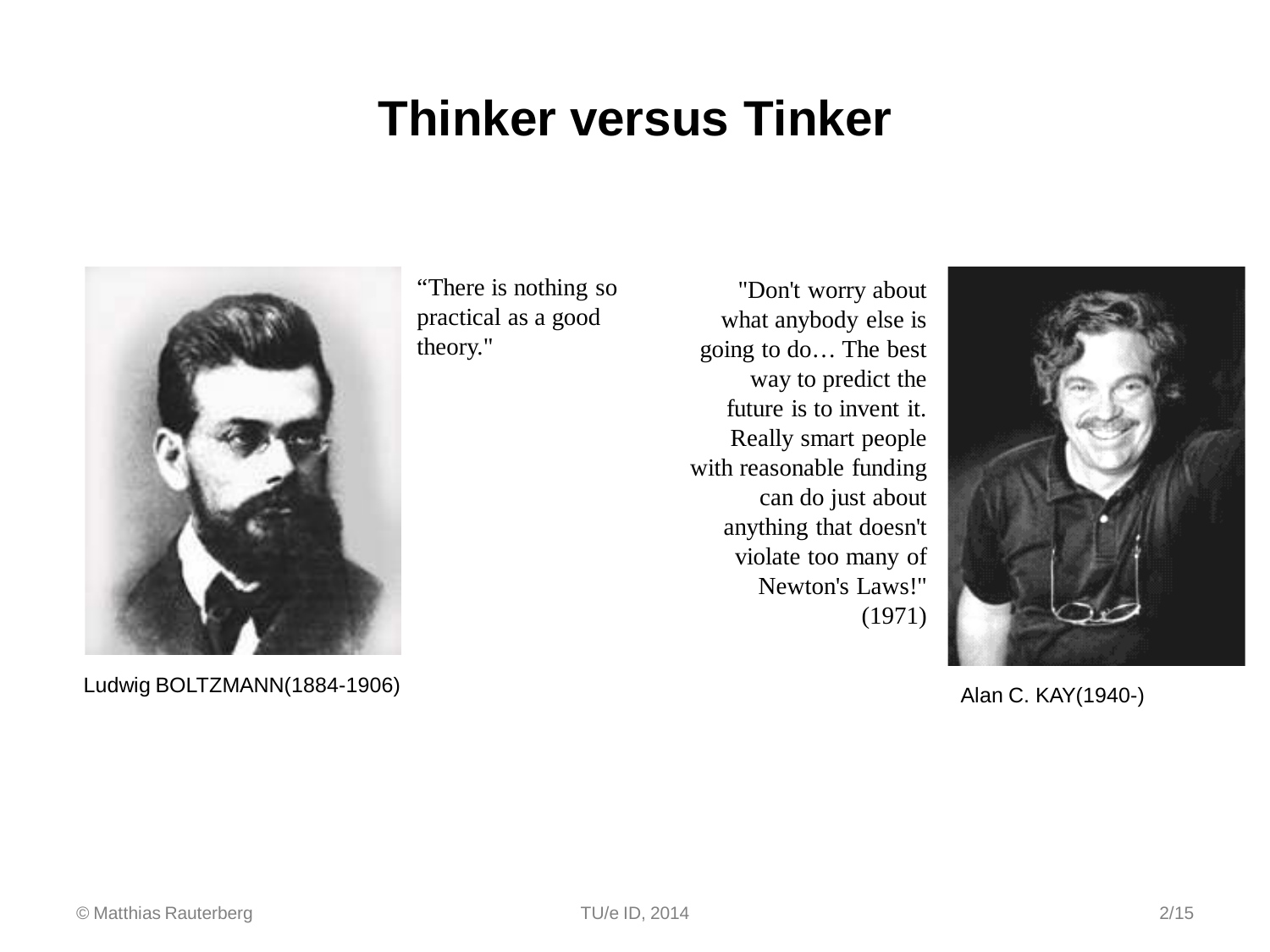**Logical Language Analytical Grammar Punctuation Sequential Detail Letters/Numbers Decoding Short term** (Auditory) memory **Thinks according** to rules & patterns **Fine motor Sense of time Planned Controls R-side** of body

**Creative Pictures Intuitive Tonality Illustrations Simultaneous Big picture Symbols/Spatial Encoding** Long term (Visual) memory **Thinks outside** of the square **Gross motor** No sense of time **Spontaneous Controls L-side** of body

R

**Picture source http://amandaonwriting.tumblr.c om/post/27771405479**

**Corpus Callosum**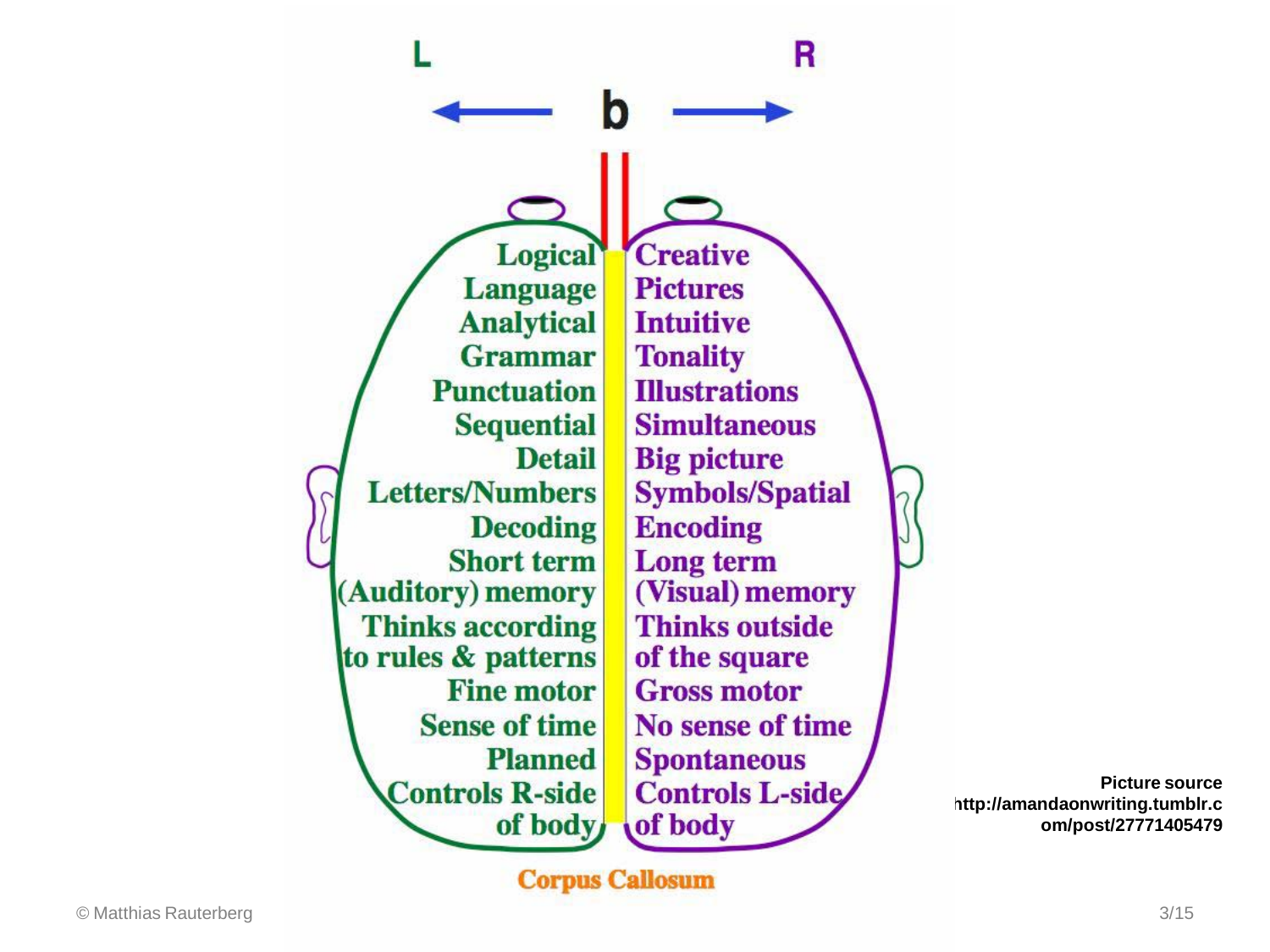

**Daniel KAHNEMAN Map of Bounded Rationality: A Perspective on Intuitive Judgement and Choice . Nobel Prize Lecture, 8 December 2002**



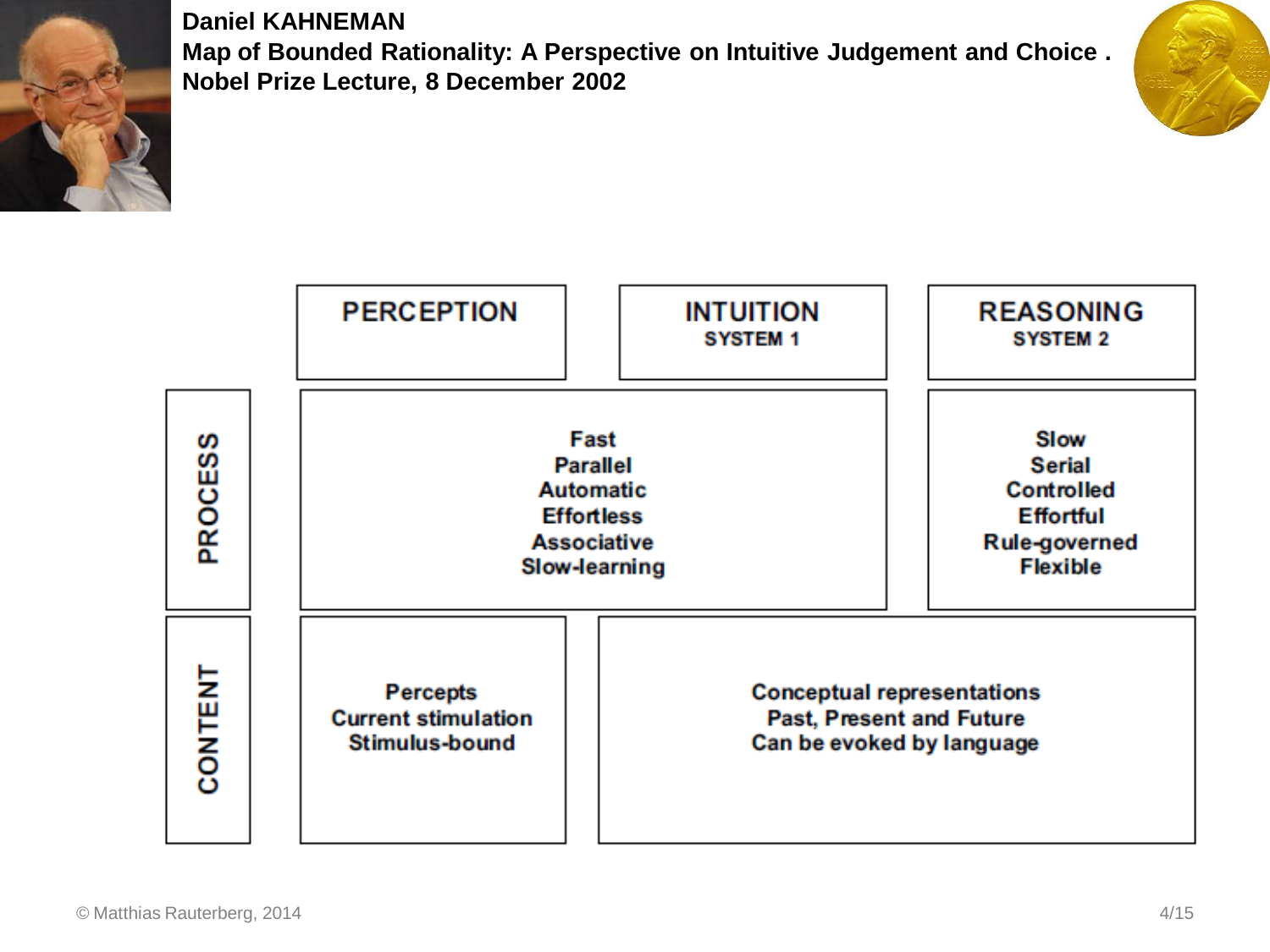### **Analysis & Synthesis, Deduction & Induction**

*Analysis* (reduction): Separating of any material or abstract entity into its constituent elements.

*Synthesis*: Combining of the constituent elements or separate material or abstract entities into a single or unified entity.

*Deduction*: A form of inference; if the premises are true, the conclusion must be true, i.e., deduction preserves the truth (equivalent to analysis).

*Scientific induction*: a form of inference in which the conclusion, though supported by the premises, does not follow from them necessarily, i.e., induction does not necessarily preserve the truth (equivalent to synthesis).

------------------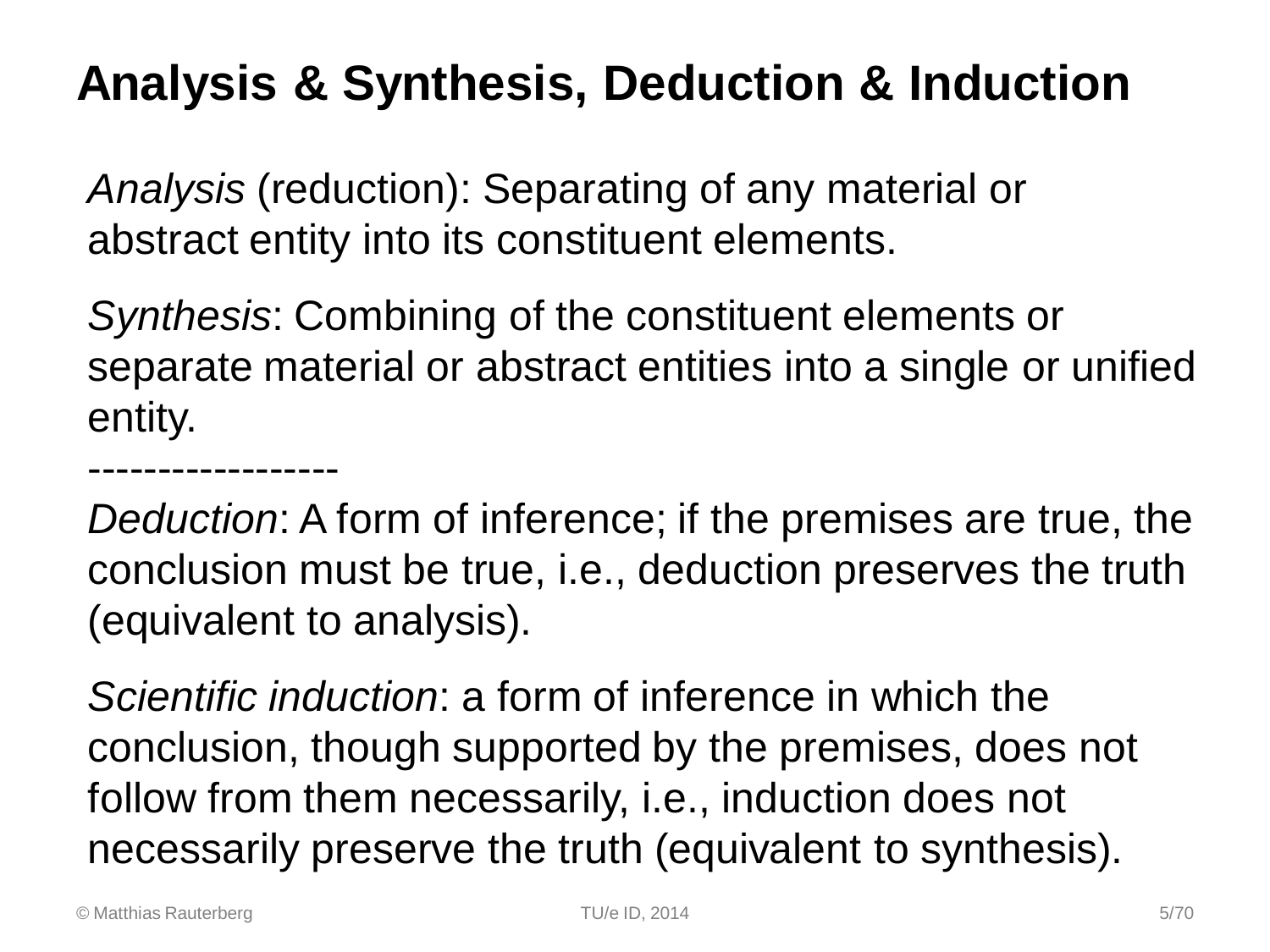| "Other reasoning<br>patterns"                             | <b>Deduction</b>   | what + how > $(result)$      | Known: what is observed +<br>how it works $>$<br>makes predictions of results possible                                                                   |
|-----------------------------------------------------------|--------------------|------------------------------|----------------------------------------------------------------------------------------------------------------------------------------------------------|
| especially traditional<br>science<br>> analytic thought   | <b>Induction</b>   | what $+$ (how) > observation | Known: what is observed +<br>unknown: how does it work? ><br>known: changes observed ><br>leads to theorising, hypothesising;<br>explaining observations |
| <b>Design thinking</b><br>designers<br>> creative thought | <b>Abduction 1</b> | $(what)$ + how > value       | Known: value to create +<br>how this can be done ><br>unknown: what is needed?                                                                           |
|                                                           | <b>Abduction 2</b> | $(what) + (how) > value$     | Known: value to create <<br>unknown: what is needed? $+$<br>how to get there?                                                                            |



**Kees DORST Deduction-Induction-Abduction**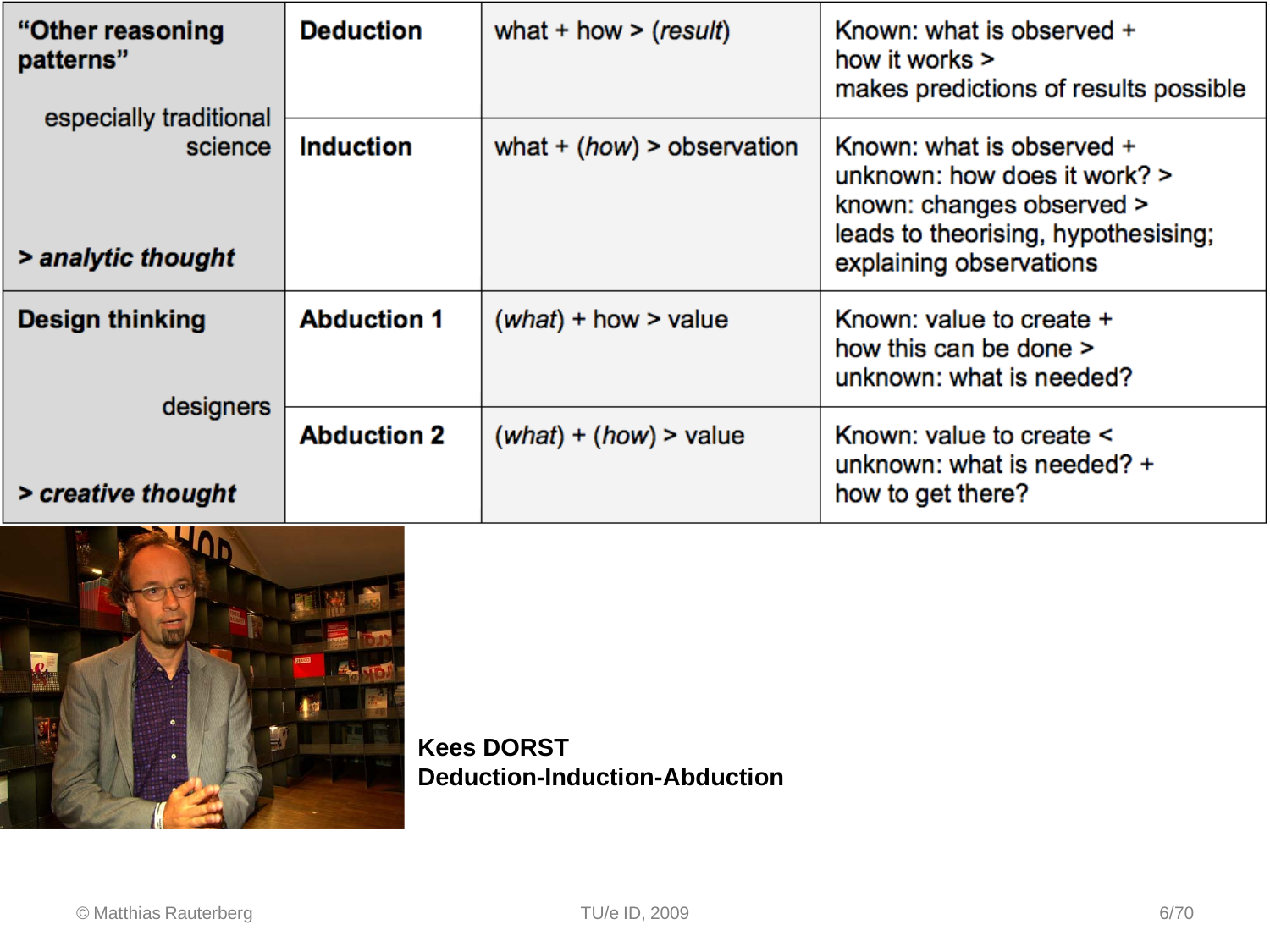#### **Positivistic sciences**

- An assumption of linear causality; there are no effects without causes and no causes without effects. [*Causality*]
- A single, tangible reality "out there" that can be broken apart into pieces capable of being studied independently. [*Reductionism*]
- The separation of the observer from the observed. [*Objectivity*]
	- So that the results of an inquiry are essentially free from beliefs, interpretations, etc.
- What is true at one time and place will also be true at another time and place. [*Universality*]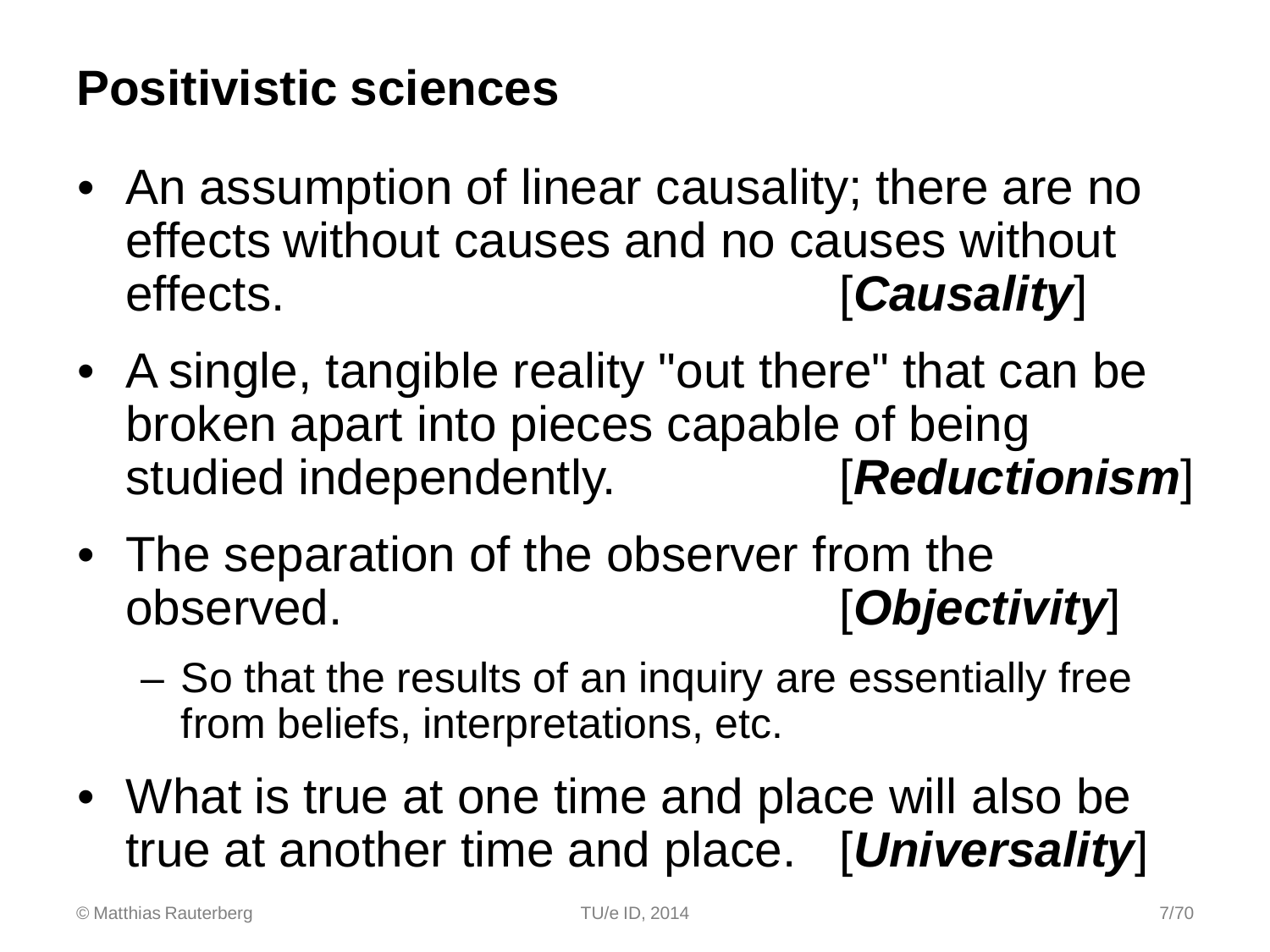|                  | <b>Science</b> | <b>Design</b>  |
|------------------|----------------|----------------|
| • [Causality]    | $1-2C$         | 4 Causes       |
| • [Reductionism] | <b>yes</b>     | no, holistic   |
| • [Objectivity]  | yes            | no, subjective |
| · [Universality] | yes            | no, contextual |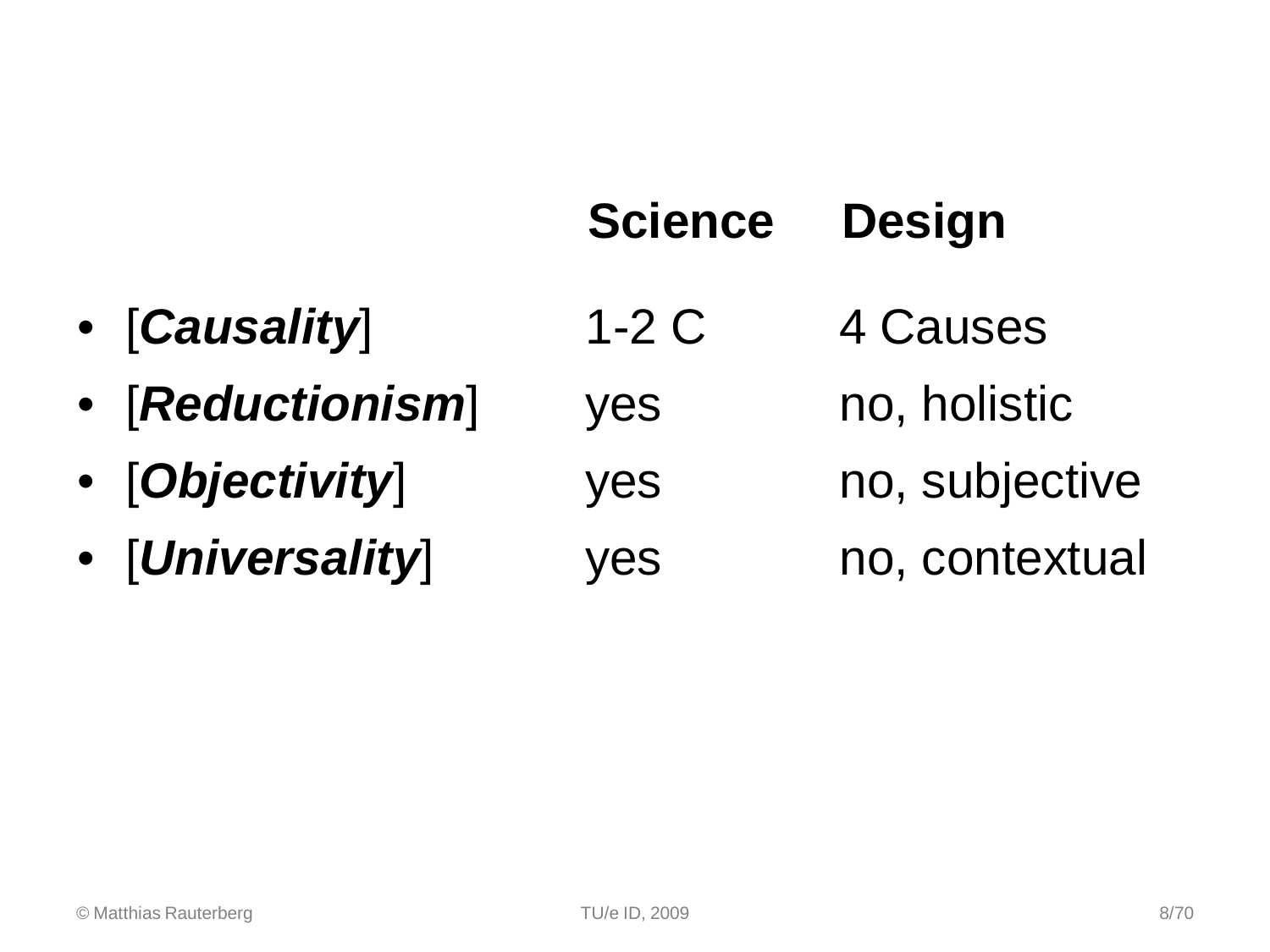### **Scientific methods**

**Nomothetic** research (in natural sciences and engineering): the aim is to find general causal laws to explain phenomena, theories are usually axiomatic (deductive) systems or sets of models.

**Constructive** research (in engineering and design): the solution of the problem is not only shown to exist but it is also constructed.

**Idiographic** (ideographic) research trying to provide all possible explanations of a particular case, for example in history.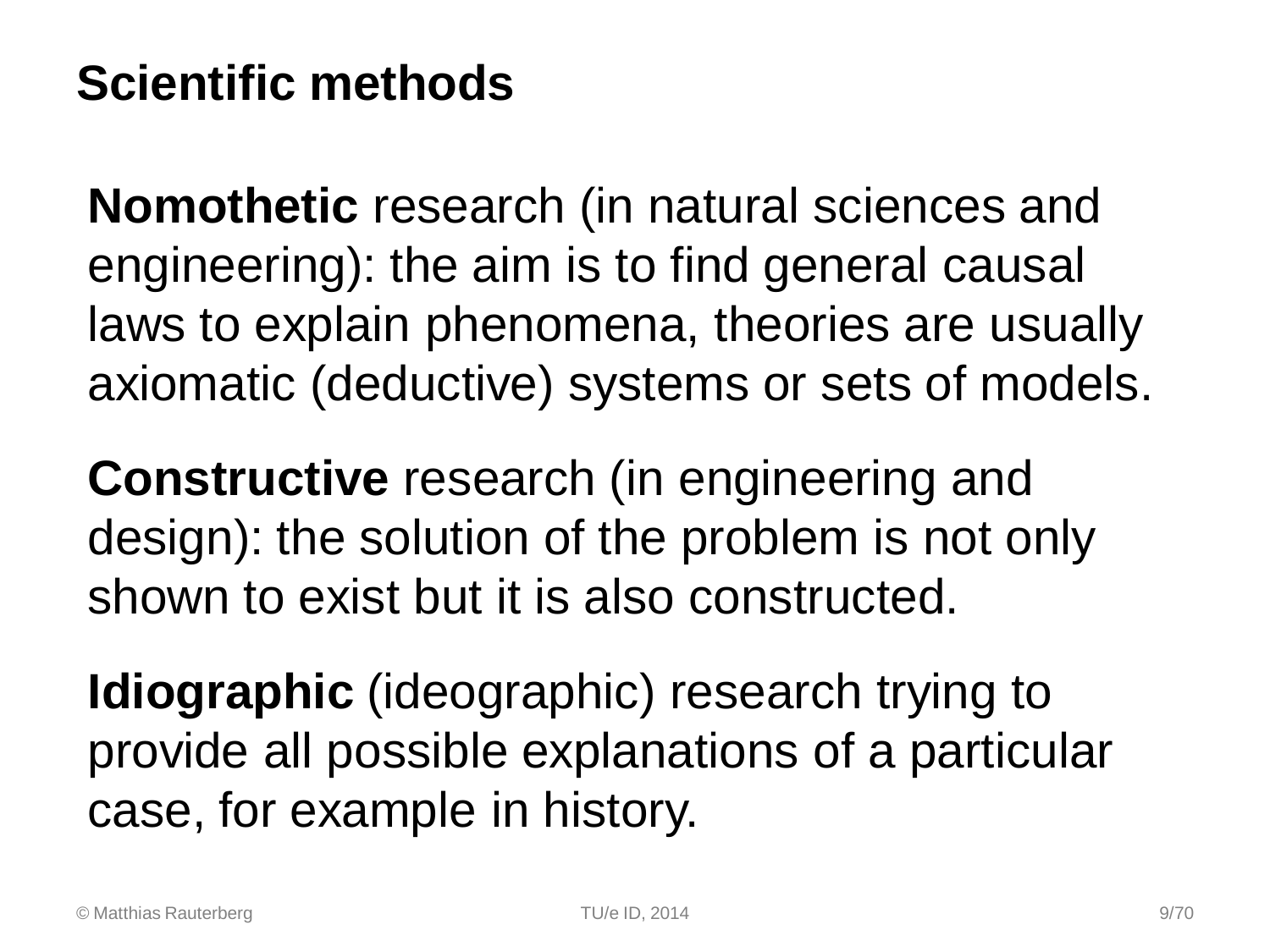## **Scientific methods (cont'd)**

**Action research** (in design sciences): the problem is solved by certain actions whose consequences are evaluated and new actions are specified (iterative improvement, trial and error).

**Case study** (in design sciences): an in-depth, longitudinal examination of a single instance or event, which is called a case.

**Questionnaire study** (in social sciences): a series of questions are used for the purpose of gathering information, which is usually analyzed statistically.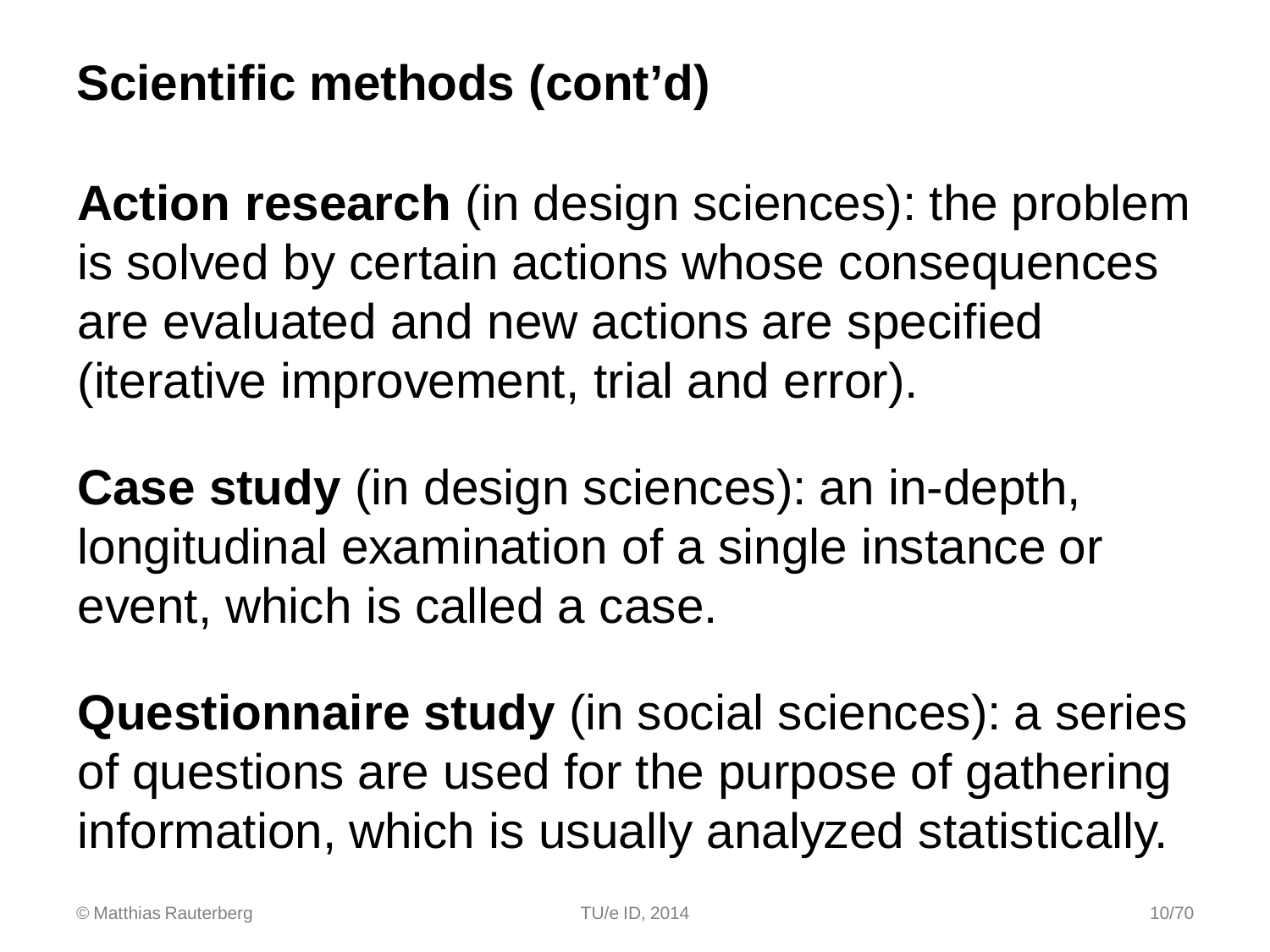



"Time Saving Truth from Falsehood and Envy" François Lemoyne, 1737

|                                              | <b>Ontological Reference</b> |                  |                                        |  |  |
|----------------------------------------------|------------------------------|------------------|----------------------------------------|--|--|
|                                              | Real                         | <b>Formal</b>    | <b>Ideal</b>                           |  |  |
|                                              | <b>Being</b>                 | <b>Being</b>     | <b>Being</b>                           |  |  |
| <b>Epistemo-</b><br>logical<br><b>Method</b> | Observation<br>of Reality    | Formal<br>proof  | <b>Belief</b><br>based on<br>intuition |  |  |
| <b>Inference</b>                             | Inductive                    | <b>Deductive</b> | Value                                  |  |  |
| <b>Concept</b>                               | logic                        | logic            | system                                 |  |  |
| <b>Academic</b>                              | <b>Natural</b>               | Mathe-           | Humane                                 |  |  |
| Paradigm                                     | Sciences                     | matics           | <b>Sciences</b>                        |  |  |

品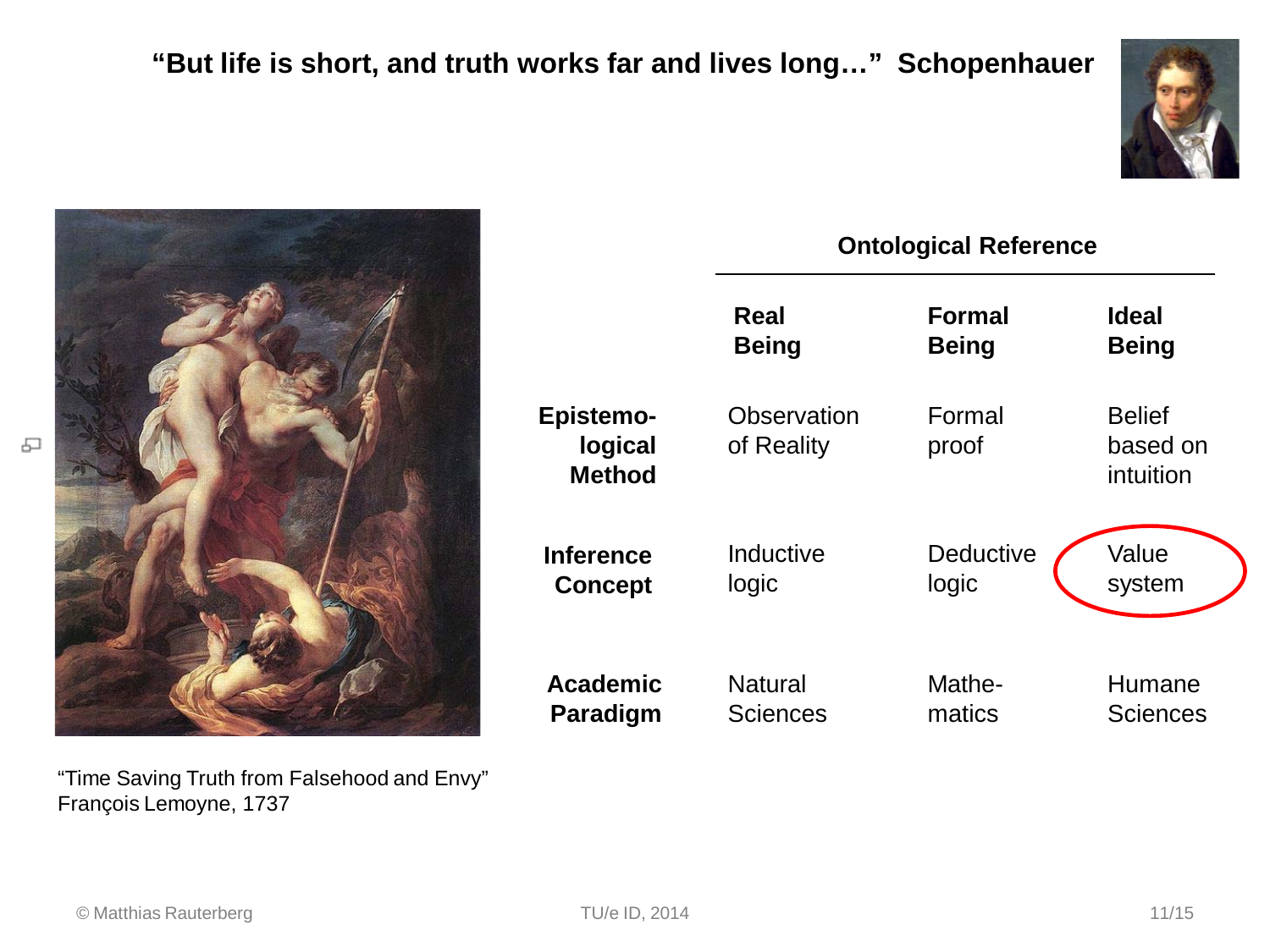#### **Thank you for your attention…**

"Traditional scientific method has always been at the very best 20-20 hindsight. It's good for seeing where you've been. It's good for testing the truth of what you think you know, **but** it can't tell you where you ought to go."

Robert Pirsig, 1974 "Zen and the art of motorcycle maintenance"

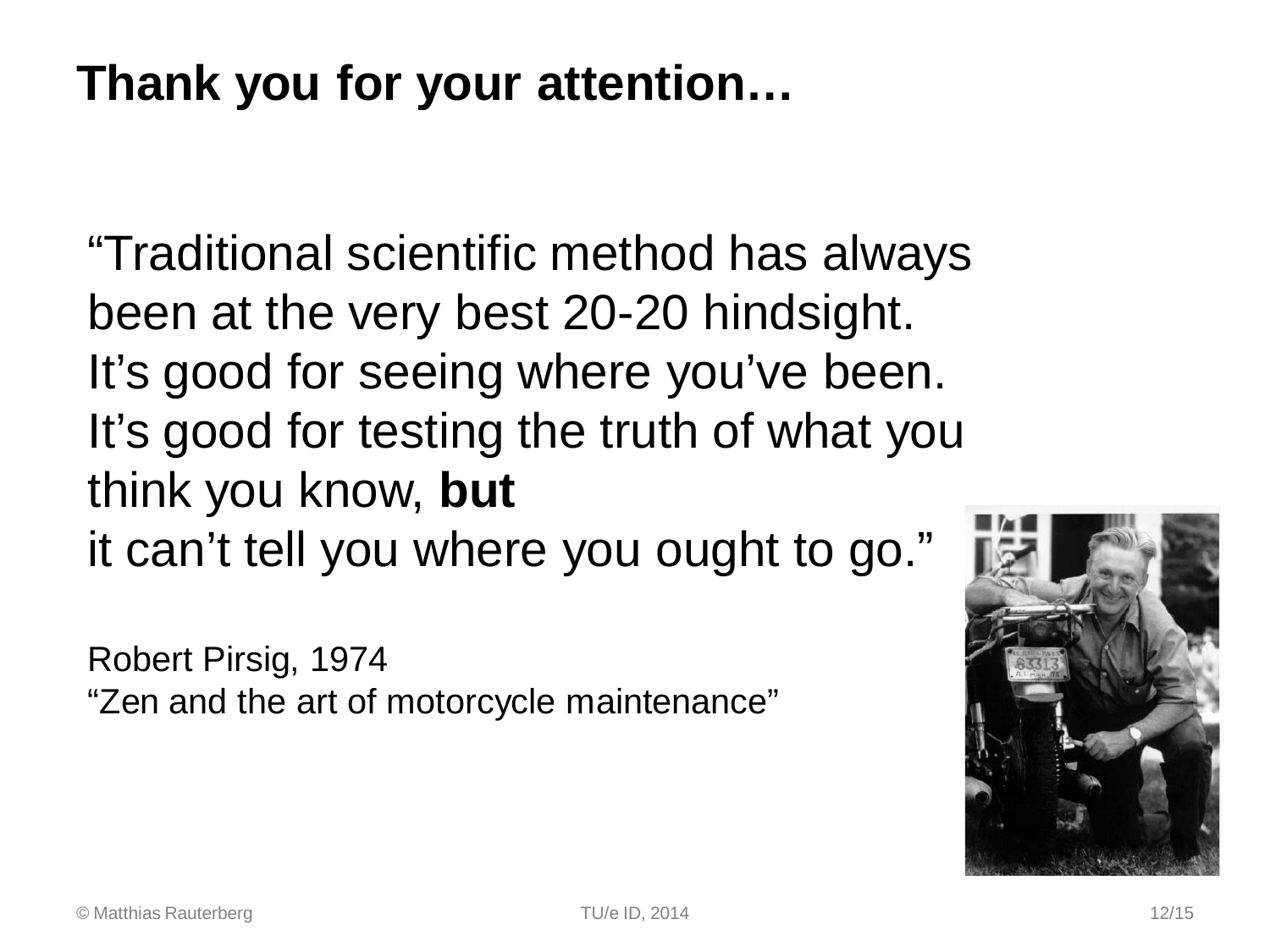#### **References**



**Design Research: Methods and Perspectives. by Brenda Laurel (Editor), Peter Lunenfeld (Preface) Hardcover: 334 pages Publisher: The MIT Press (October 1, 2003) Language: English ISBN-10: 0262122634 ISBN-13: 978-0262122634** 



**Social Research: Theory, Methods and Techniques. by Piergiorgio Corbetta (Author) Hardcover: 336 pages Publisher: Sage Publications Ltd (May 2, 2003) Language: English ISBN-10: 0761972528 ISBN-13: 978-0761972525** 



**Research Methodology: A Step-By-Step for Beginners. by Ranjit Kumar (Author) Paperback: 332 pagina's Publisher: Sage Publications; 2de Edition; mei 2005 ISBN10 141291194X ISBN13 9781412911948**